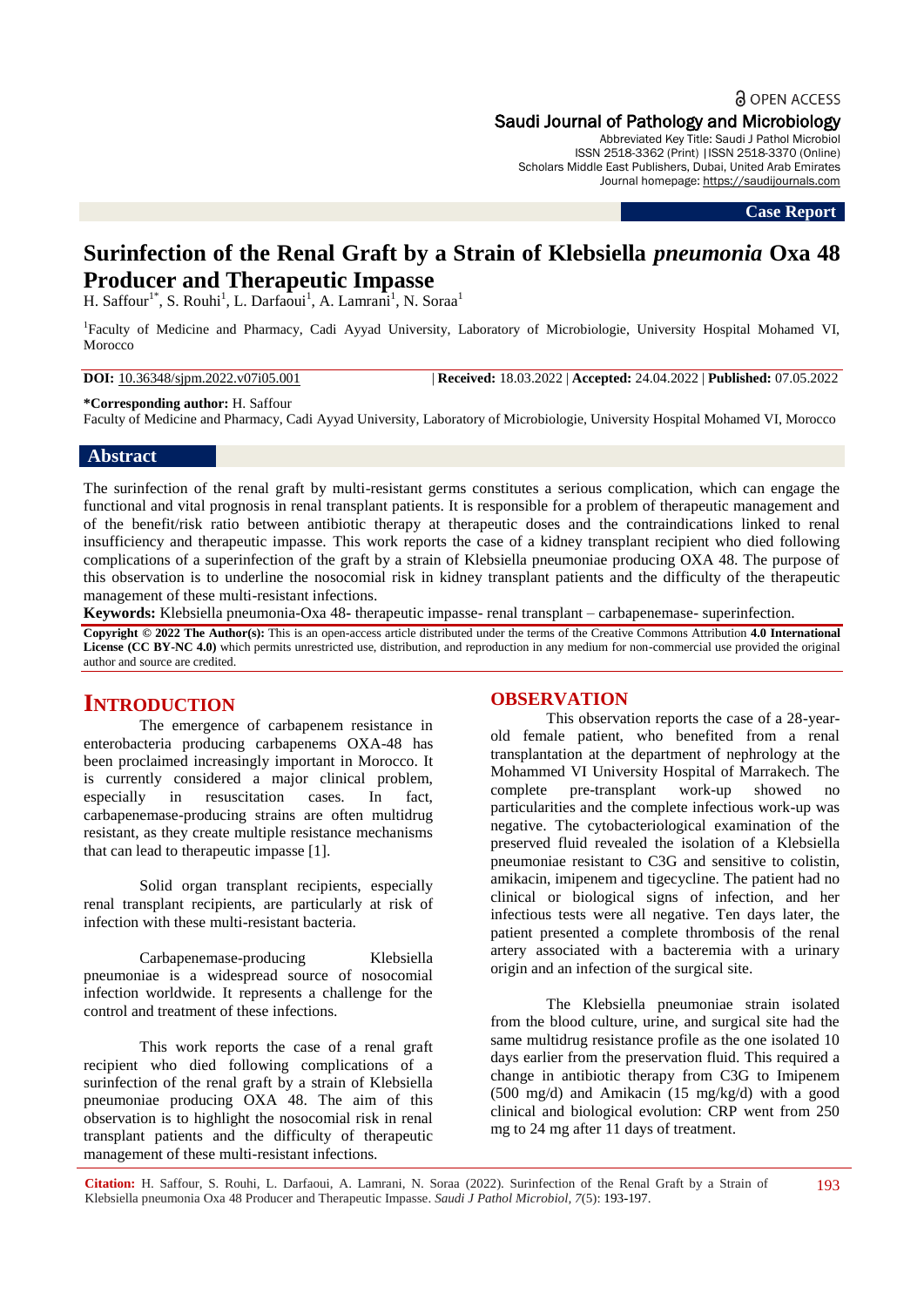At D12 after thrombectomy, there was a reappearance of the clinical and biological infectious syndrome with pus coming out through the surgical site and a re-ascension of the CRP to 112 mg/l. A reoperation was indicated again, with isolation of the same germ, which this time acquired more resistance. The strain developed resistance to imipenem with an imipenem MIC of 8 mg/l and resistance to tigecycline with a tigecycline MIC of 4 mg/l. The strain produced an OXA 48 carbapenemase and was only sensible to Amikacin and Colistin. Colistin was introduced at D29 post-transplant, in triple therapy with Amikacin and Imepeneme.



**Figure 1: Antibiogram of Klebsiella pneumoniae strain (preserved sensibility only to Amikacin)**



**Figure 2: IMP MIC of Klebsiella pneumoniae OXA 48 carbapenemase-producing strain**

The evolution was marked by three more uncontrollable infectious episodes leading to graft rejection and detransplantation of the patient, and her transfer to the ICU.

As treatment progressed, the strain continued to be isolated from urine and the surgical site and developed resistance to colistin with an MIC of 6 mg/l and high-level resistance to Imipenem with an MIC

>32mg/l. The case ended with the death of the patient due to a therapeutic impasse.

### **DISCUSSION**

In enterobacteria, two mechanisms of carbapenem resistance have been known since the 1980s. One combines the hyperproduction of a cephalosporinase with the loss of a porin as described in E. cloacae or E. aerogenes. The other consists in the production of a class A carbapenemase in a chromosomal position, thus not transferable between species. Fortunately, these enzymes have remained marginal [2]. In the last decade, the number of carbapenemases with the types IMP (Active on imipenem), VIM (Veronaintegron-encodedmetallo- blactamase), SME (Serratia marcescens enzyme), KPC (Klebsiella pneumoniae carbapenemase), OXA-48 (Oxacillinase) and NDM-1 (New Delhi metallo-blactamase) has exploded [3, 4]. The latest development identified recently is much more worrying as it is linked to the discovery of plasmid carbapenemases, allowing inter-species transfer and rapid dissemination.

Oxacillinases are penicillinases whose spectrum has been extended in some cases to C3G and in others to carbapenems. The first OXA-type carbapenemase was described in 1993, in a strain of multi-resistant A. baumannii isolated in 1985 in Scotland. This plasmid enzyme was named "Acinetobacter resistant to imipenem" (ARI-1), then renamed OXA-23 after sequencing.

There are nine subgroups of class D carbapenemases based on protein sequence homology (OXA-23, OXA-51, OXA-24, OXA-58, OXA-48, OXA-55, OXA-50, OXA-62, and OXA-60).OXA-48, first described in Turkey in K. pneumoniae, has a natural reservoir of environmental species of the genus Shewanella. Unlike the other OXA-type carbapenemases, which are mainly found in Acinetobacter spp, the OXA-48 group has only been described in enterobacteria.

The OXA carbapenemases show a great diversity of protein sequences, but have a fairly similar spectrum of activity.

The OXA-48 gene is located within a transposon. The Mediterranean region, especially Turkey, Tunisia, France and Lebanon, is the site of diffusion of Carbapenemases [6, 7]. These are responsible for the strong hydrolysis of carbapenems without third generation cephalosporins (C3G). Their activity is not inhibited by clavulanic acid, but their frequent association with other betalactamases (ESBL) contributes to the multidrug resistance of these strains [6, 8]. In addition, the gene coding for carbapenemase is bla (KPC), which spreads rapidly to Gram-negative bacilli. It is located on a Tn 3 transposon based on Tn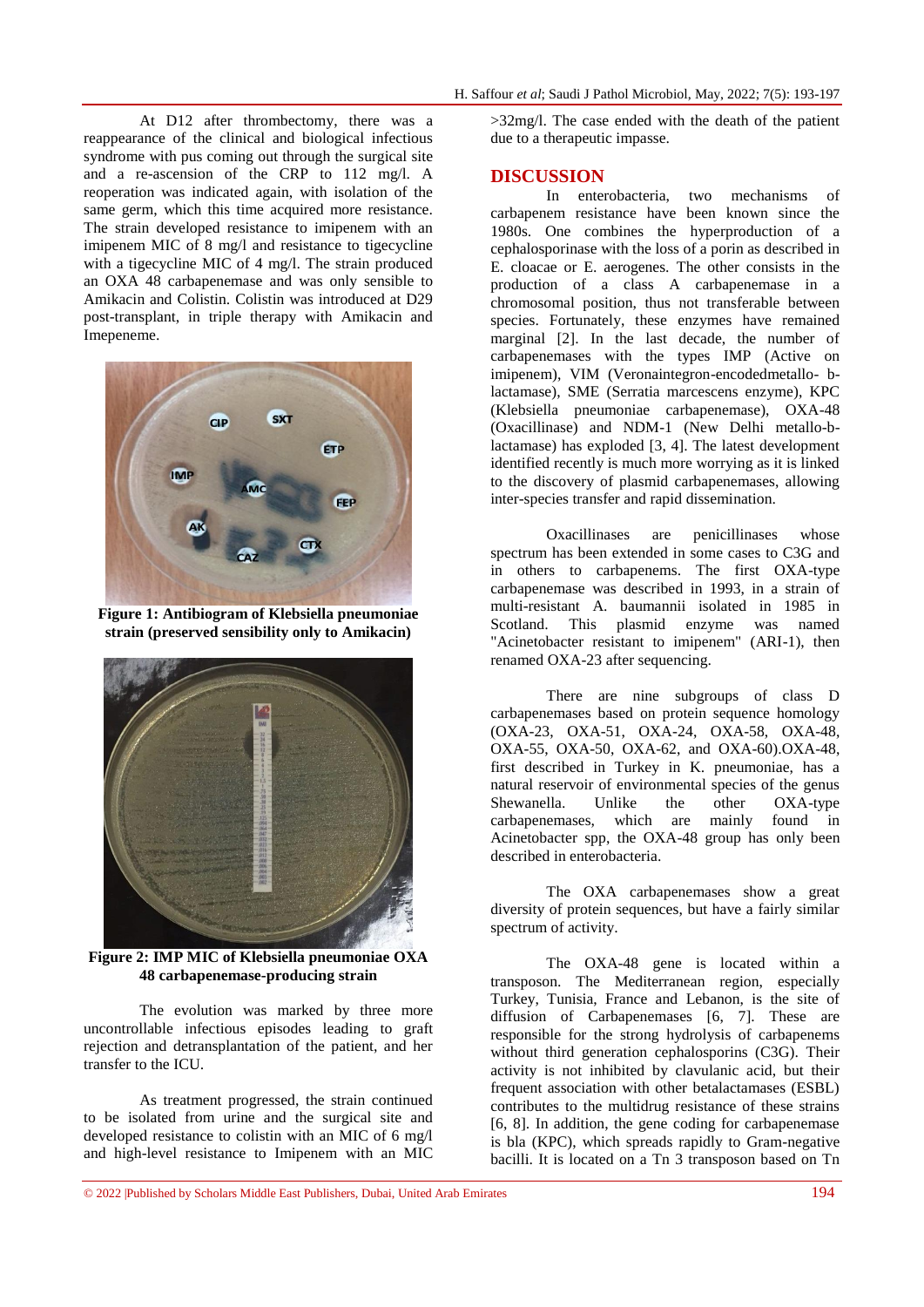4401, which carries a polymorphic region giving rise to five isoforms (a, b, c, d, and e). It is located immediately upstream of the bla (KPC) gene and therefore probably involved in its expression [9].

Klebsiella pneumoniae is the most frequently found, expressing this resistance to carbapenems [6, 10, 11, 7, 12, 13]. However, the preferential diffusion of these carbapenemase genes in K. pneumoniae in the hospital setting is not known [6], especially since the emergence and important diffusion of these germs occur in hospitals but also in the community [6, 13]. pneumoniae isolated from clinical specimens should be suspected of producing carbapenemase if it is resistant or of decreased susceptibility to carbapenems and to combinations of penicillins with betalactamase inhibitors and to cephalosporins including cefepime and cefoxitin.

The risk factors are (I) prolonged hospitalization, (II) admission to an acute care unit, (III) placement of foreign material, (IV) immunosuppression, and (V) previous use of antibiotics (ß-lactams but also fluoroquinolones).

Infections caused by multidrug-resistant bacteria are a major emerging challenge. The problem is particularly acute with carbapenemase-producing Enterobacteriaceae (EPC), which typically exhibit a prolonged drug resistance phenotype and remain susceptible to only a few antibiotics [21, 22].

The detection of carbapenemase-producing bacteria in the laboratory is a problem of major importance for the selection of an appropriate treatment regimen and the implementation of dissemination control measures. However, this detection remains difficult, because in view of the multitude of phenotypes, it cannot be based solely on the resistance profile. Indeed, the MICs of carbapenemase-producing strains are highly variable and may remain in the zone of sensitivity according to the current limits of the CA-SFM, the EUCAST. Moreover, no specific test has yet been well standardized. Numerous algorithms have been proposed to test for carbapenemase production without any of them being satisfactory.

The modified Hodge test (MHT) (or clover leaf method) has been widely used as a general phenotypic method for detecting carbapenemase production, and is currently the only method recommended by CLSI. This test is sensitive for the detection of carbapenemases, but does not provide information on the type of carbapenemase involved. False positives have been described, particularly in CTX-M producing strains with altered porins. Difficulties in the interpretation of this test in weak carbapenemase producers have also been highlighted.

The enzymatic properties of class D carbapenemases have not allowed the development of specific phenotypic tests for their detection. Thus, the specific identification of such organisms requires molecular techniques (PCR specific to the genes of interest).

It is also important to note that phenotypic tests are non-contributory for strains co-producing different classes of carbapenemases.

Solid organ transplant recipients are at increased risk of acquiring an infection caused by multidrug-resistant bacteria. This is due to a number of risk factors inherent to these patients; including immunosuppression, invasive procedures, prolonged exposure to the hospital environment, and antibiotic treatment [25, 26]. These infections are usually caused by pathogens acquired in the hospital setting or already present as colonizers in the transplant recipient [25, 27, 28]. However, cross-transmission of multidrug-resistant bacteria is also possible from donors infected or colonized with the bacteria. Surveillance of these patients at high risk for carriage or infection with carbapenem-resistant strains should strictly adhere to standard precautions. If a hospitalized patient is infected with carbapenem-resistant Enterobacteriaceae, screening should be performed in all patients with an epidemiological link to the infected patient (i.e., patients hospitalized on the same unit) [29].

Carbapenems, the last antibiotics of the blactam class, have a very large antibacterial spectrum and are highly stable against almost all b-lactamases. Like other b-lactams, they exert their bactericidal activity by inhibiting bacterial wall synthesis through binding to penicillin binding proteins (PLPs).

Colistin and tigecycline are the most likely to be active in vitro against OXA-48 producing bacteria. However, resistance to these molecules has been reported among these isolates [23]. Fosfomycin may be useful as a last resort in combination because of the high potential for resistance emergence [24]. Because OXA-48-producing bacteria have variable resistance profiles, selection of appropriate therapy must be made on a case-by-case basis, as the progress thought to have been made in the control of the bacteria is being undone by this phenomenon, which has become alarming, and may lead to problems of management and therapeutic impasse in the treatment of patients. The World Health Organization (WHO) recently published a report on antimicrobial resistance, including antibiotic resistance. According to the WHO, this phenomenon is described as "a public health problem and a serious threat that affects all countries".

Proper use of antibiotics is also part of the fight against the prevalence of carbapenemases.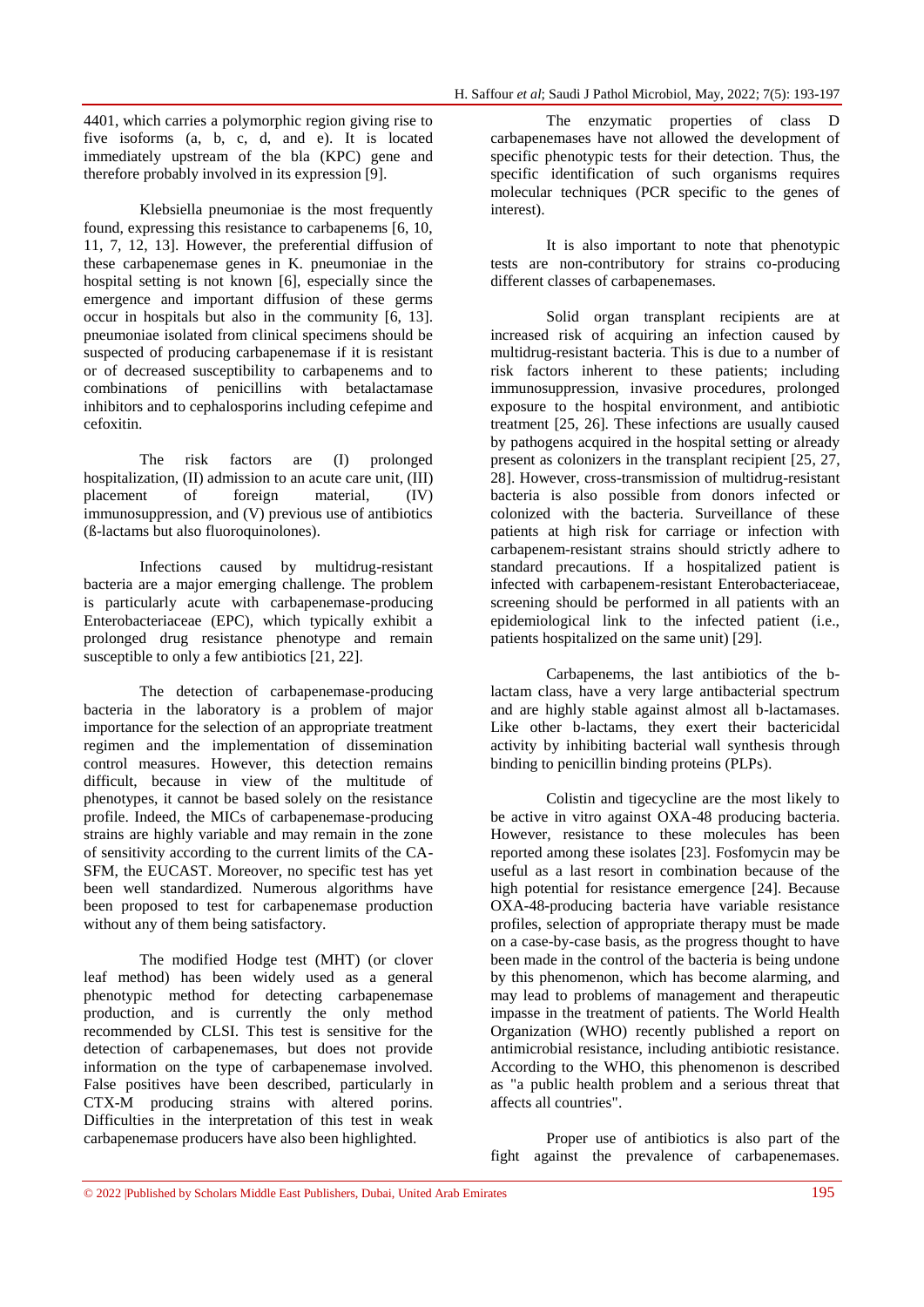Decreasing the prescription of antibiotics has shown a complete reduction in the prevalence of resistant germs [30].

Surveillance and strict implementation of infection control measures are essential to prevent the rapid spread of outbreaks of these multidrug-resistant isolates in health care settings [31].

### **CONCLUSION**

The surinfection of the renal graft by multiresistant germs constitutes a serious complication, which can engage the functional and vital prognosis in renal transplant patients. It is responsible for a problem of therapeutic management and of the benefit/risk ratio between antibiotic therapy at therapeutic doses and the contraindications linked to renal insufficiency and therapeutic impasse.

The best treatment remains prevention through early detection of infections in patients with renal failure and compliance with good antibiotic prescription practices. Controlling bacterial resistance to antibiotics is a public health priority that requires concerted action in health care and research institutions. Prevention of cross-transmission and reduction of selection pressure through rational use of antibiotics are the two essential components.

### **REFERENCES**

- 1. Taoufik, L., Amrani Hanchi, A., Fatiha, B., Nissrine, S., Mrabih Rabou, M. F., & Nabila, S. (2019). Emergence of OXA-48 carbapenemase producing Klebsiella pneumoniae in a neonatal intensive care unit in Marrakech, Morocco. *Clinical Medicine Insights: Pediatrics*, *13*, 1179556519834524.
- 2. Abbas, M., Cherkaoui, A., Fankhauser, C., Schrenzel, J., & Harbarth, S. J. (2012). Carbapénémases: implications cliniques et épidémiologiques pour la Suisse. *Revue médicale suisse*, *8*(338), 882-884.
- 3. Grall, N., Andremont, A., & Armand-Lefèvre, L. (2011). Résistance aux carbapénèmes: vers une nouvelle impasse?. *Journal des Antiinfectieux*, *13*(2), 87-102.
- 4. Walsh, T. R., Toleman, M. A., Poirel, L., & Nordmann, P. (2005). Metallo-β-lactamases: the quiet before the storm?. *Clinical microbiology reviews*, *18*(2), 306-325.
- 5. Sbihi, M., & Lahmidi, K. (2017). Détection phénotypique des carbapenemases chez *Klebsiellapneumoniae* dans les isolats cliniques au Maroc. *Int J Adv Res*, 5(5), 1823-1830.
- 6. Normann, P., & Carrer, A. (2010). Les carbapénèmases des entérobactéries. *Arch Pediatr*, 17, S154-S162.
- 7. Walsh, T. R. (2010). Emerging carbapenemases: a global perspective. *International journal of antimicrobial agents*, *36*, S8-S14.
- 8. El-Herte, R. I., Kanj, S. S., Matar, G. M., & Araj, G. F. (2012). The threat of carbapenem-resistant Enterobacteriaceae in Lebanon: an update on the regional and local epidemiology. *Journal of infection and public health*, *5*(3), 233-243.
- 9. Naas, T., Cuzon, G., Truong, H. V., & Nordmann, P. (2012). Role of IS Kpn7 and deletions in bla KPC gene expression. *Antimicrobial agents and chemotherapy*, *56*(9), 4753-4759.
- 10. Perilli, M., Bottoni, C., Grimaldi, A., Segatore, B., Celenza, G., Mariani, M., ... & Amicosante, G. (2013). Carbapenem-resistant Klebsiella pneumoniae harbouring blaKPC-3 and blaVIM-2 from central Italy. *Diagnostic Microbiology and Infectious Disease*, *75*(2), 218-221.
- 11. Gülmez, D., Woodford, N., Palepou, M. F. I., Mushtaq, S., Metan, G., Yakupogullari, Y., ... & Livermore, D. M. (2008). Carbapenem-resistant Escherichia coli and Klebsiella pneumoniae isolates from Turkey with OXA-48-like carbapenemases and outer membrane protein loss. *International journal of antimicrobial agents*, *31*(6), 523-526.
- 12. Virgincar, N., Iyer, S., Stacey, A., Maharjan, S., Pike, R., Perry, C., ... & Woodford, N. (2011). Klebsiella pneumoniae producing KPC carbapenemase in a district general hospital in the UK. *Journal of Hospital Infection*, *78*(4), 293-296.
- 13. Chevet, K., Guyot, K., Mellon, G., Vidal, B., Couzigou, C., Misset, B., ... & Nguyen Van, J. C. (2012). Détection phénotypique d'une carbapénémase associée à une bêtalactamase à spectre élargi chez Klebsiella pneumoniae. *Médecine et maladies infectieuses*, *42*(1), 33-35.
- 14. Stuart, J. C., & Leverstein-Van Hall, M. A. (2010). Guideline for phenotypic screening and confirmation of carbapenemases in Enterobacteriaceae. *International journal of antimicrobial agents*, *36*(3), 205-210.
- 15. Nordmann, P., Dortet, L., & Poirel, L. (2013). Multirésistance aux antibiotiques: l'émergence des entérobactéries productrices de carbapénèmases. *Revue francophone des laboratoires-février*, *449*, 35-37.
- 16. Cuzon, G., Naas, T., & Nordmann, P. (2010). Carbapénèmases de type KPC: quel enjeu en microbiologie clinique?. *Pathologie biologie*, *58*(1), 39-45.
- 17. Baroud, Á., Dandache, I., Araj, G. F., Wakim, R., Kanj, S., Kanafani, Z., ... & Matar, G. M. (2013). Underlying mechanisms of carbapenem resistance in extended-spectrum β-lactamase-producing Klebsiella pneumoniae and Escherichia coli isolates at a tertiary care centre in Lebanon: role of OXA-48 and NDM-1